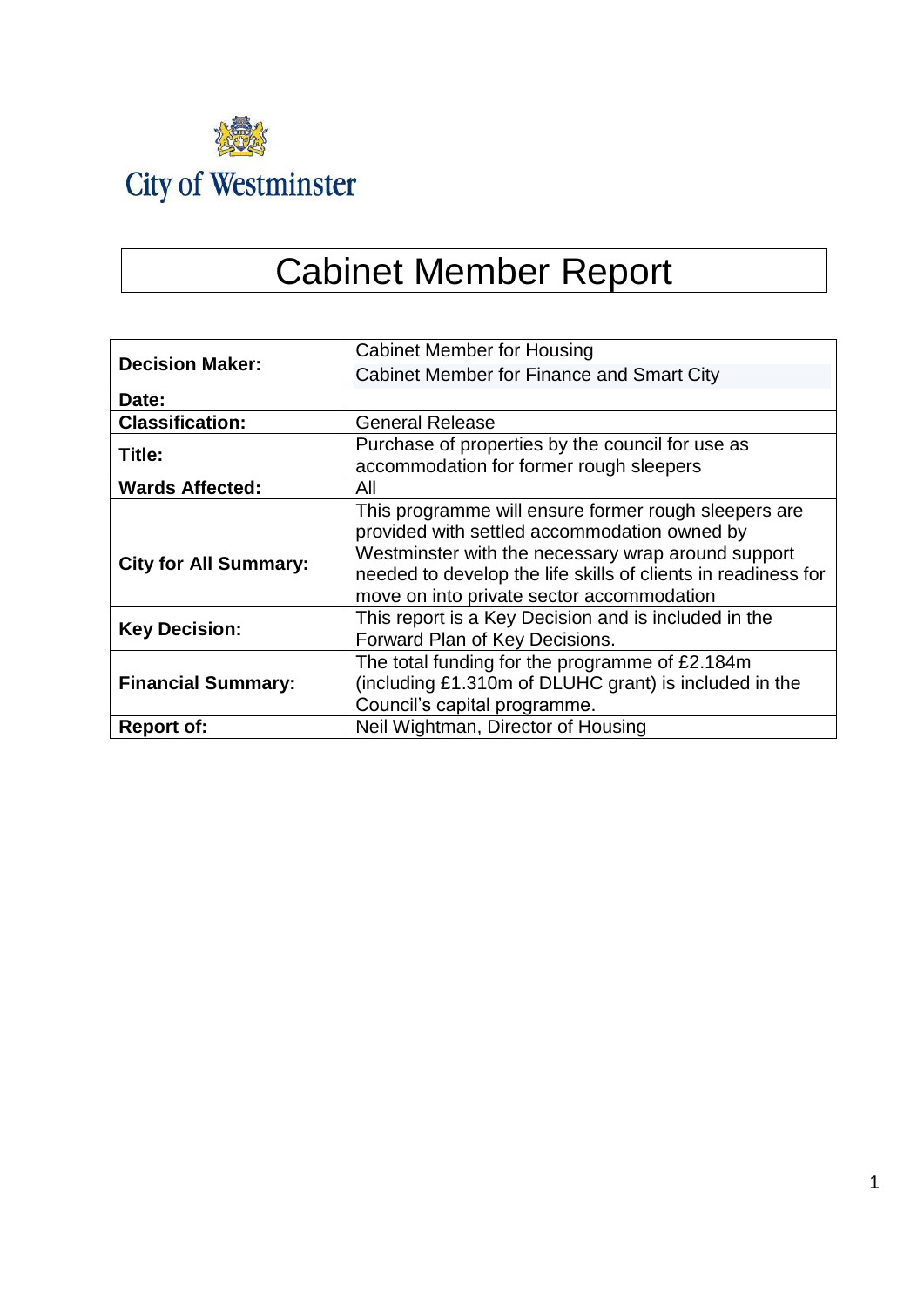#### **1. Executive Summary**

- 1.1 The numbers of rough sleepers in Westminster greatly outstrips those of any London borough and the Council commissions a range of street outreach, supported housing and hostel provision for people sleeping rough. The purpose of this capital programme is to expand the availability and accommodation options and move-on outcomes for rough sleepers who are assessed and ready to move into selfcontained semi- independent accommodation.
- 1.2 The Council has submitted a successful bid for grant funding of £1.310m to the Department for Levelling Up, Housing and Communities (DLUHC) and the GLA under the Rough Sleeper Accommodation Programme (RSAP) towards the purchase and repair of 10 studio and 1bed self-contained homes located outside the City to accommodate former Westminster rough sleepers on a temporary basis (non -secure tenancy) and serving as a stepping stone towards a subsequent move of these clients into the private sector. Bids for RSAP programmes in London are managed by the GLA.
- 1.3 These homes once secured will be owned by the City Council and rents will also be retained.
- 1.4 It will be a requirement that the Council enters into a capital funding agreement with the GLA in order the secure this grant funding.
- 1.5 Housing has also successfully bid under the Council's CPSR for funding of £874k to be combined with the successful DLUHC grant bid of £1.310m to deliver these 10 homes.
- 1.6 The total cost of delivering these 10 homes is anticipated to be £2.184m that will include acquisition, works and on costs. Properties acquired will be located in those London Boroughs where the Council already has a portfolio of owned housing used for temporary accommodation and where purchase prices are competitive. RMG will provide property management services.
- 1.7 Rents on the 10 homes to be secured will be set at LHA levels that will be 100% covered by housing benefit. It is estimated that after allowing for deductions for management and maintenance, service charges and an allowance for a sinking fund per property that the net annual income generated for the Council from these 10 properties will be c. £41k.
- 1.8 Clients housed in these temporary homes will be provided with a wraparound service to provide them with support to live successfully in their own independent accommodation, ensuring this support includes a holistic approach. This will be linked to a positive self-esteem and wellbeing model of support to include planning that enables their activities to access and engage with mainstream services such as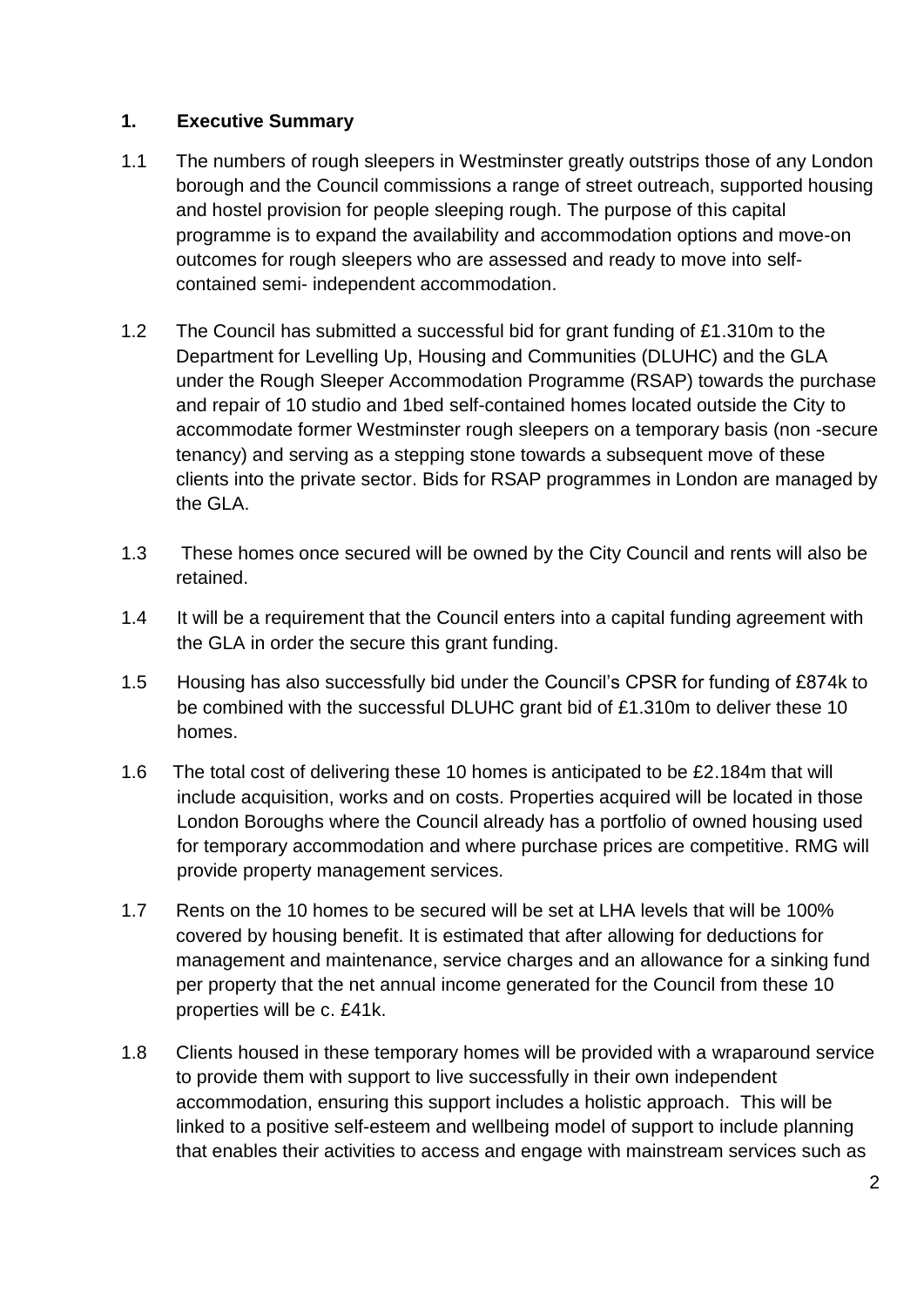help with life skills, sign posting into employment and their preparation to take up follow on moves into private sector housing following a maximum stay of 3 years in their RSAP home.

- 1.9 To support this wrap around service, the Council has successfully bid to the GLA for £112k in revenue funding to provide funding towards a floating support service that will include an officer (full time) and part time support officer. The revenue secured will fund these posts for a maximum period to 31 March 2024.
- 1.10 The Council will be required to enter a funding agreement with the GLA to secure this revenue funding.
- 1.11 SHP one of the Council's support providers and who are already commissioned will provide floating support to clients housed in these 10 homes.
- 1.12 WCC will also submit additional funding requirements within the Rough Sleeping Initiative (RSI) 2022- 2024 revenue programme to be approved by DLUHC in April 2022. This funding will also ensure continuity of the support offer to clients.

#### **2. Recommendations**

- 2.1 That this report be exempt from disclosure by virtue of the Local Government Act 1972, Schedule 12A, Part 1, paragraph 3, in that it contains information relating to the financial or business affairs of any particular person (including the authority holding that information).
- 2.2 That the Cabinet Member for Housing and the Cabinet Member for Finance and Smart City
- 2.3 Approves the Council entering a grant and revenue funding agreement with the GLA in order to secure capital grant funding of £1.310m towards the delivery of 10 selfcontained interim homes for former Westminster rough sleepers and revenue funding of £112k to provide floating support towards clients accommodated in these homes.
- 2.4 The availability of capital funding for this programme including the council's own funding of £874k as set out within the Council's capital programme is noted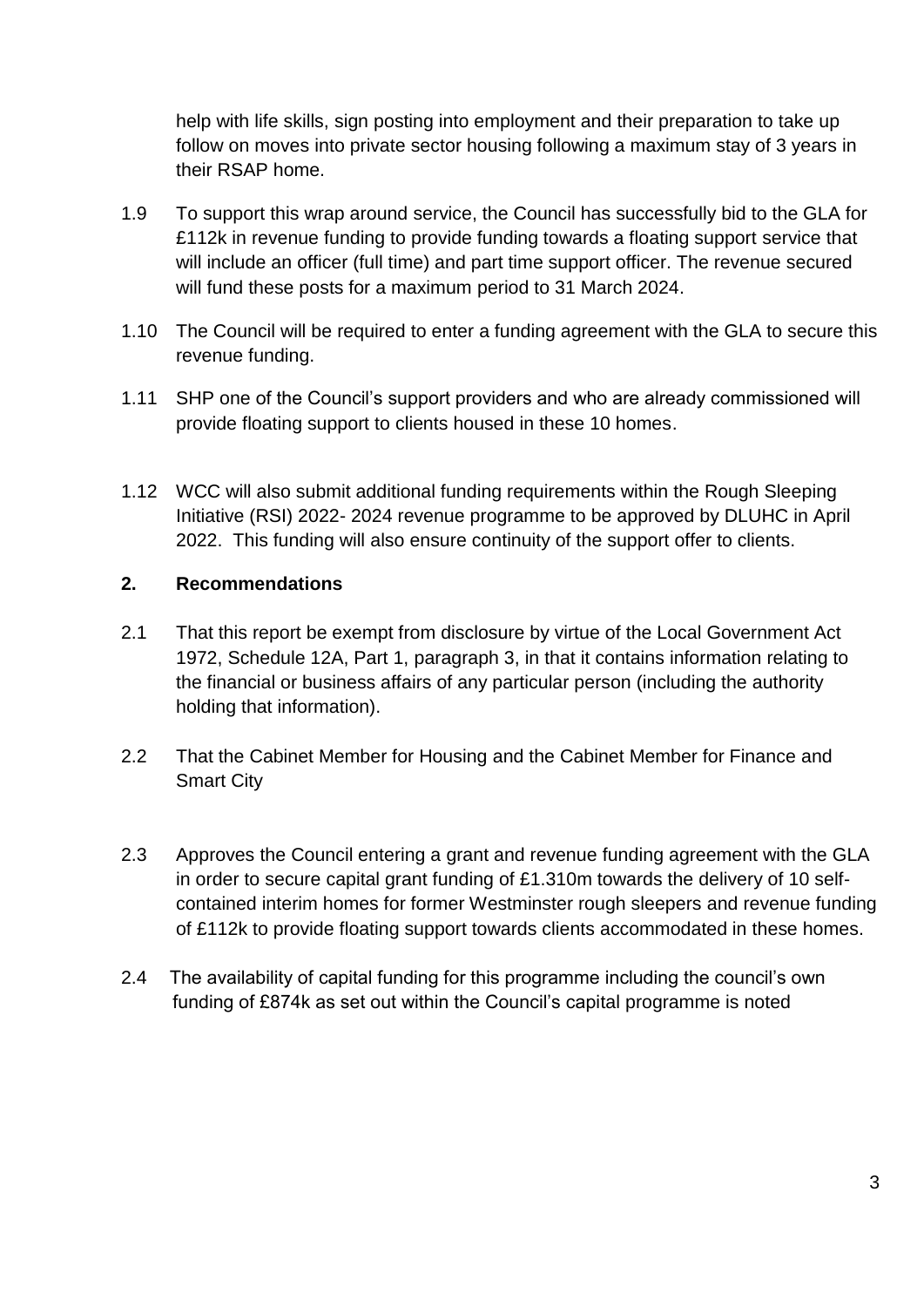## **3. Reasons for Decision**

- 3.1 Funding from the GLA supports WCC strategic approach to the resettlement offer for rough sleepers and a route away from the streets. For many rough sleepers resettlement has typically been achieved in stages, with clients moving from hostels to supported housing before being given the opportunity to live independently. This provision of accommodation allows WCC to start the process of reconfiguring the expansion of accommodation available and ensure that an appropriate and timely range of move on options is available.
- 3.2 This programme will ensure former rough sleepers are provided with settled accommodation that is owned by WCC with the necessary wrap around support needed to develop the life skills of clients in readiness for move on into private sector accommodation.
- 3.3 Capital funding provided will increase the number of homes that can be purchased for former rough sleepers that will provide interim move accommodation for rough sleepers preventing their return to the streets and at rents that are affordable to this client group.
- 3.4 The revenue support provided will ensure wrap around support can be provided to clients while accommodated in these homes and to prepare them for an onward move into the private sector.

# **4. Background, including Policy Context**

- 4.1 The numbers of rough sleepers in Westminster greatly outstrips those of any London borough and the Council commissions a range of street outreach, supported housing and hostel provision for people sleeping rough. The purpose of the capital programme scheme is to expand the availability of self-contained independent accommodation for rough sleepers and for WCC to have ownership of this accommodation and the income resulting from this provision.
- 4.2 The street count carried out on 25 January 2022 saw 119 rough sleepers bedded down on the night. The national street count on 23 November, 2021, saw 187 individuals bedded down on the streets of Westminster. 2021/22 street counts have averaged so far at **166** rough sleepers, this being a **13%** reduction compared to the **190** average across the **7** counts in 2020/21. While the numbers of rough sleepers in Westminster continues to show some decline with positive outcomes from the service delivery, the numbers can be seasonal in direction with some of this attributed to the transient nature of the cohort who will move around London this includes rough sleepers with a known connection to our borough.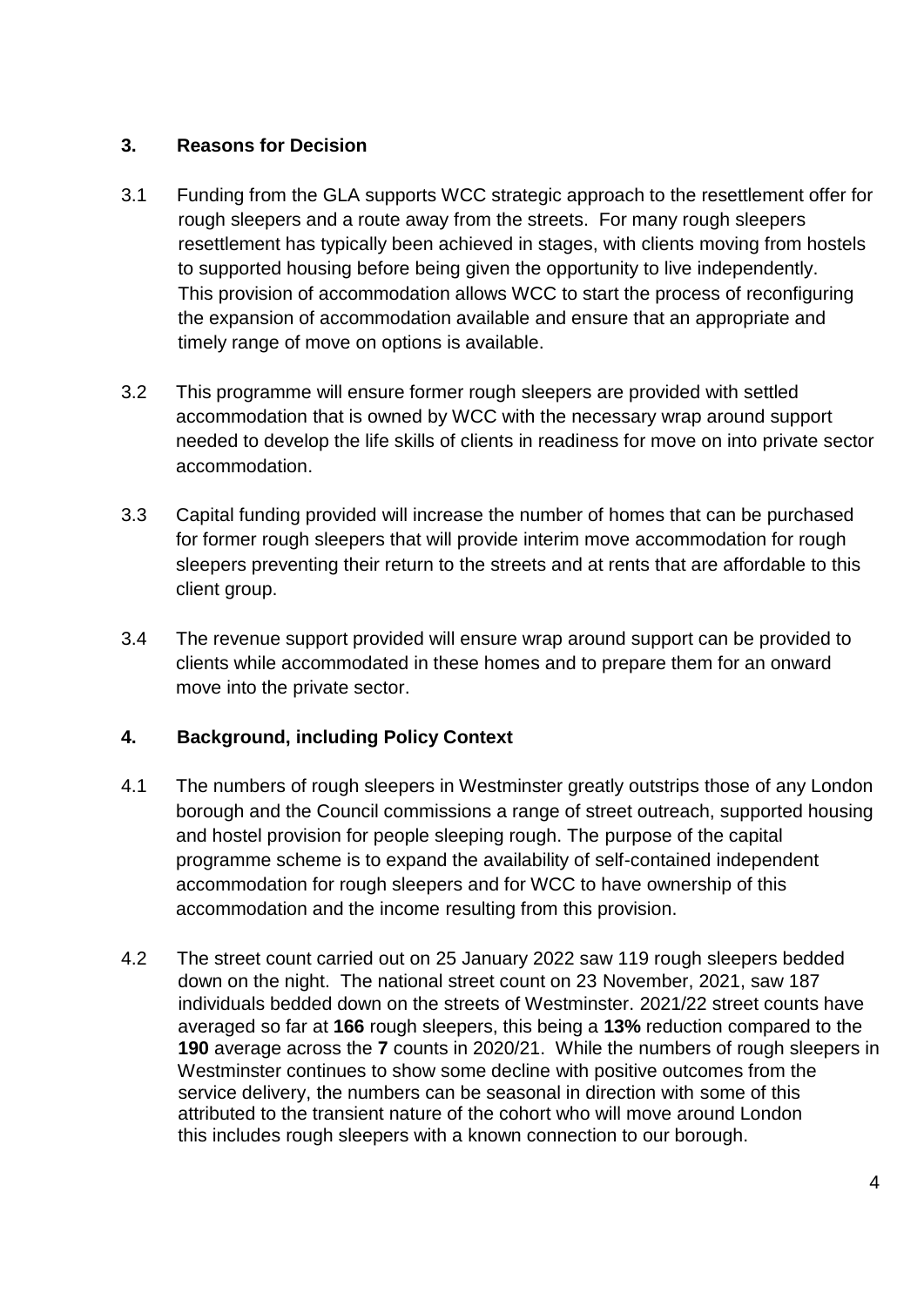- 4.3 Westminster are the leading council in the UK for delivering a wide range of rough sleeping services, however, we are also very focussed on value for money and throughout 2022/23 we will continue to direct our services on supporting rough sleepers with options that enable them to make the choice to leave the streets.
- 4.4 The Council has seen a number of successful outcomes for rough sleepers who have successfully moved into our Housing First programmes in the past three years whereby we have sourced suitable properties from housing associations and registered providers on a long-term basis with intensive support wrapped around the client. We now have over 50 clients in our existing Housing First programmes. We are committed to exploring models for Housing First in our Rough Sleeping Strategy and in our Ending Rough Sleeping Plan, and the 10 properties we will acquire through RSAP expands our portfolio in a sustainable way without overreliance on housing associations and registered providers.
- 4.5 The Government has allocated national funding of £211.6m in 2021-24 under the Rough Sleeper Accommodation Programme (RSAP). London's share of this funding pot is £66.4m (£48.4m of capital and £18m of revenue) to be administered by the GLA.
- 4.6 Bids were invited in 2021 from Local authorities and Registered Providers to secure funding towards the provision of temporary self-contained studio and 1bed accommodation for former rough sleepers. Bids could include new build, open market purchase and repairs or existing affordable accommodation being repurposed to accommodate rough sleepers.
- 4.7 The accommodation bid was required to provide fixed term tenancies of up to a maximum period of 3 years for each rough sleeper client to provide independent living before being helped to move on to the private sector. Homes secured should continue to house former rough sleepers when individual clients move on and be used for this purpose for a minimum period of 35 years unless it can be demonstrated that demand for accommodation for rough sleepers no longer exists.
- 4.8 The Council's successful bid was on the basis of referrals to these homes coming direct through the local authority – via the commissioned service providers to WCC. Westminster and our commissioned provider network will be able to provide referrals direct to these homes. Tenancies will be provided for a period of up to 3 years before clients move on into private sector accommodation.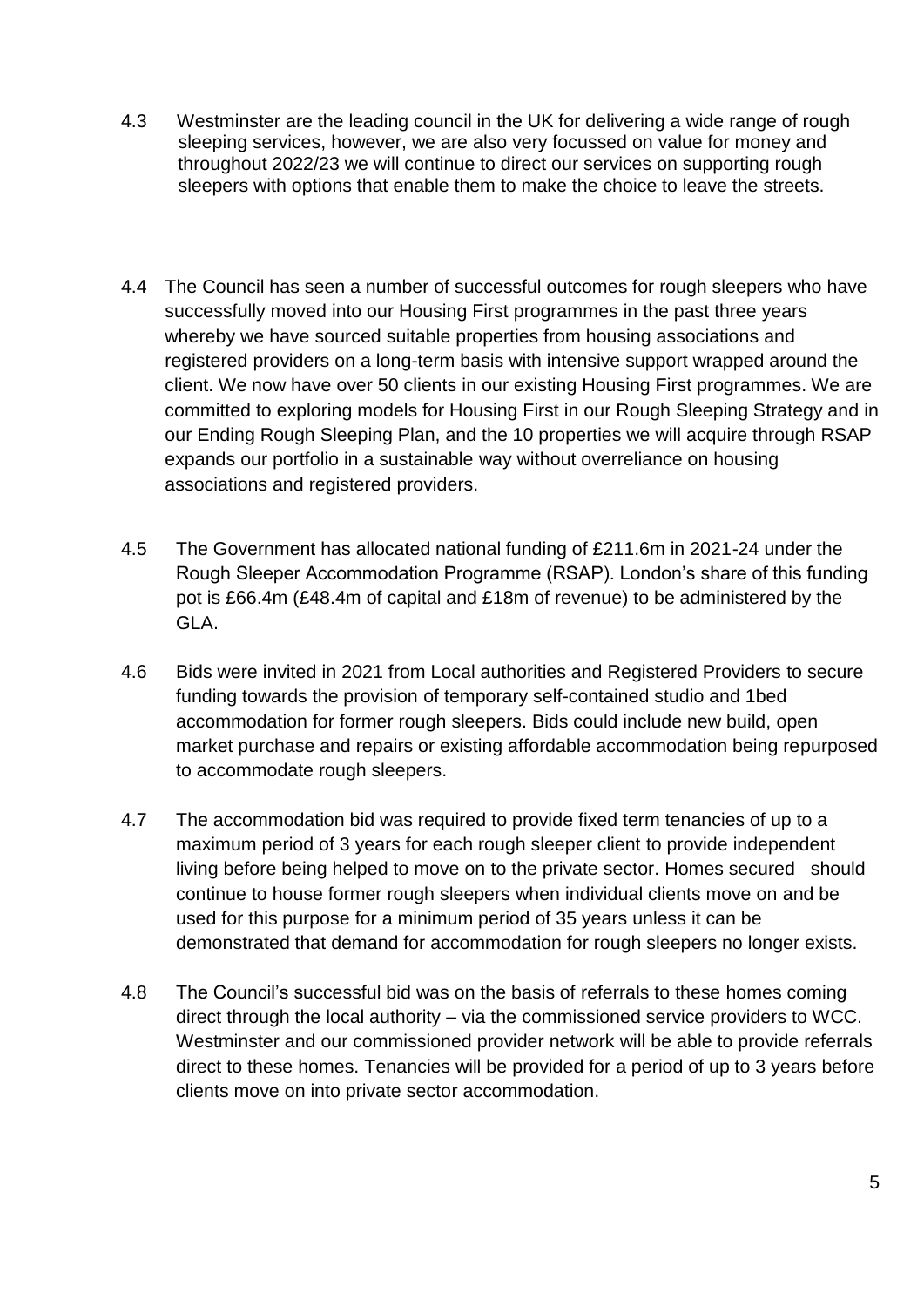- 4.9 The acquisitions will be in a variety of locations outside of Westminster to meet the needs of former Westminster rough sleepers. The initiative will focus on purchasing properties at the lowest reasonable overall capital cost (including refurbishment costs, where necessary) whilst also ensuring the revenue costs to the tenant and the Council are affordable.
- 4.10 The table 1 below, sets out delivery timeframe for the 10 properties and the spend profile against this delivery as part of the RSAP programme.

| <b>Total No.</b><br><b>Homes</b> | <b>Total DLUHC Grant</b>          | <b>Total WCC Funds</b> | <b>Total Funding</b> |
|----------------------------------|-----------------------------------|------------------------|----------------------|
| 10                               | £1,310,400                        | 873,600                | £2,184,000           |
|                                  | Delivery timeframe and funds draw |                        |                      |
| down                             |                                   |                        |                      |
| <b>March 2022</b>                |                                   |                        |                      |
| 3 units                          | £393,120                          | £262,080               | £655,200             |
| June 2022                        |                                   |                        |                      |
| 7 units                          | £917,280                          | £611,520               | £1,528,800           |

#### **Table 1- Delivery Profile under the RSAP programme**

- 4.11 In order to secure grant funding of £1.310m allocated by DLUHC, the Council will be required to enter into a grant agreement. This grant agreement that is non-negotiable requires the homes to be delivered within the timeframes set out in table 1, and these homes to be in continued use for former rough sleepers for 35 years unless it can be demonstrated that this accommodation is no longer required by the client group.
- 4.12 Homes provided will be in accordance with the Council's adopted temporary accommodation standards
- 4.13 RMG who have already been appointed to identify suitable temporary accommodation properties for Westminster to secure outside of the City will also be identifying suitable properties to be secured under the RSAP programme. A number of suitable properties for the RSAP programme have already been identified by RMG.
- 4.14 Westminster has also successfully bid for revenue funding of £112k to provide floating support to clients housed in these 10 units to develop life skills, sign posting into employment and help into private sector accommodation at the end of their tenancy period. The successful bid will fund the costs of employment of 1x full time and 1x part time staff member.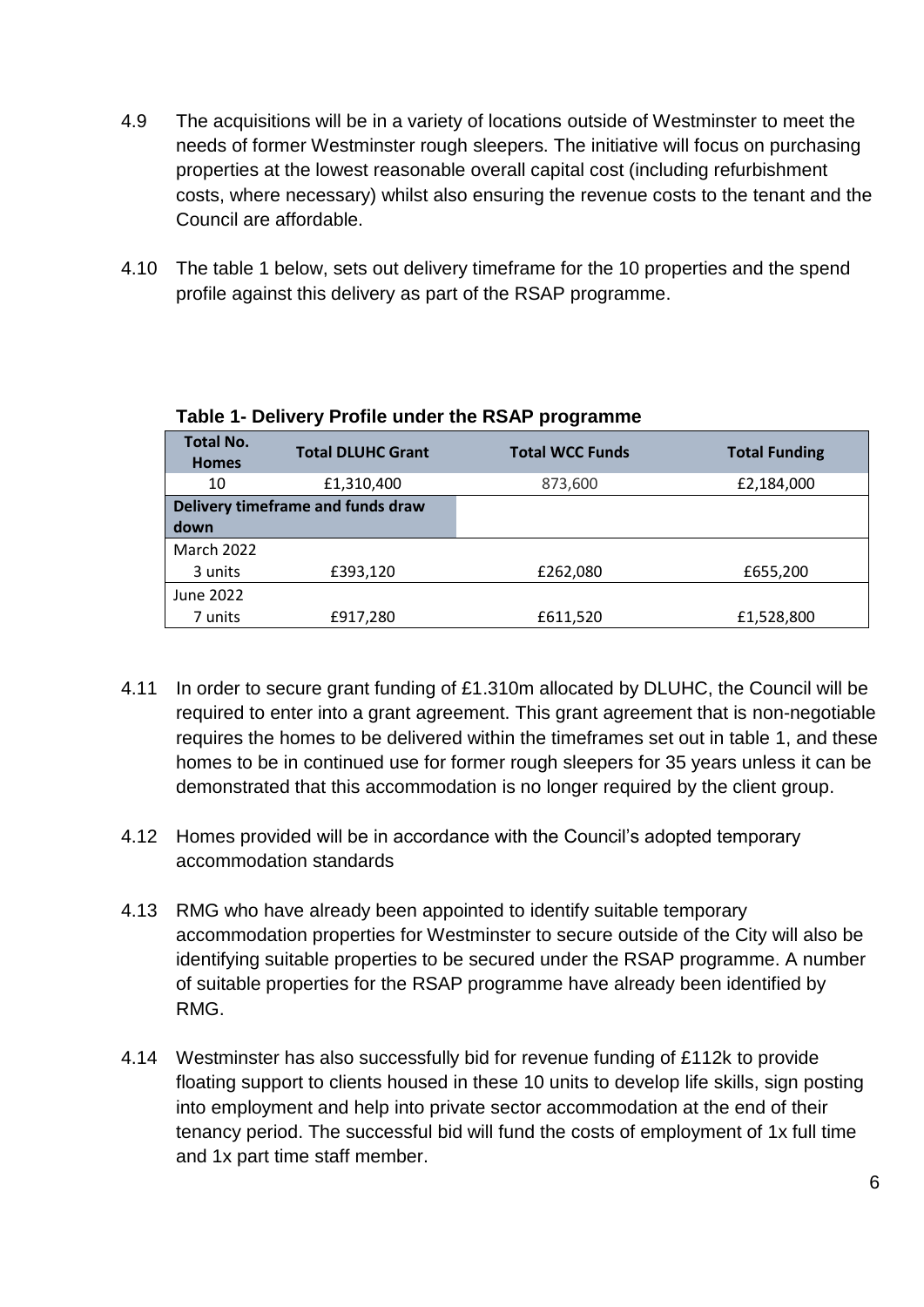- 4.15 SHP one of the Council's support providers and who are already commissioned will provide floating support to clients housed in these 10 homes.
- 4.16 While this revenue funding is limited to the period ending 31 March 2024, it is anticipated that the Council will be submitting a future bid under the Rough Sleeper Initiative 5 (RSI 5) to continue this revenue support beyond 31 March 2024.

#### **5. Financial Implications**

- 5.1 The financial viability of potential purchases has been examined in various locations. The model has the following assumptions:
	- Rental income is set according to the single person Local Housing Allowance (LHA) rate that applies to single persons renting accommodation and will be 100% covered by Housing Benefit. Using an average of LHA levels that apply across a range of London Borough's rent is estimated at £221 per week and this will grow by 1% per annum. This is a conservative assumption and reflects the increase announced by the Department of Work and Pensions for the next financial year.
	- Refurbishment costs may vary widely according to the condition of the property and are estimated by a surveyor before completion of any purchase.
	- Stamp Duty Land Tax will be payable on the transaction
	- The sum of £45 per week per property (£2,340 per annum) is assumed for management and £20 (£1,040 per annum) for maintenance and minor repairs.
	- An additional allowance of £10 per property per week towards voids works anticipated every three years
	- £20 per property per week is included for service charges Council Tax, and freeholder fees.
	- £29 per property per week is included as part of a sinking fund to fund future major works
	- Any capital growth has been ignored as the focus is on revenue costs. It should be noted that UK long-run house price growth since 1952 has been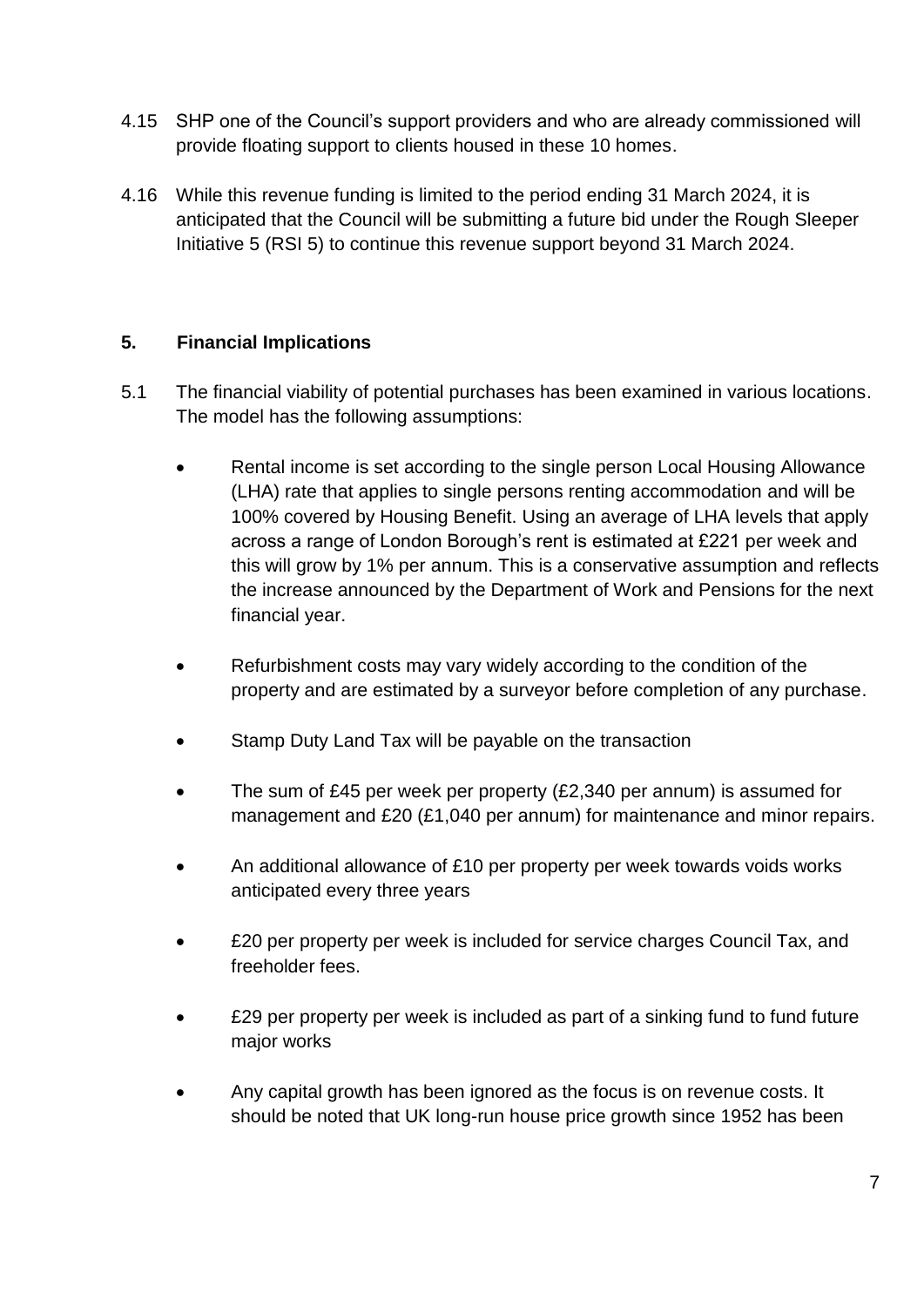approximately 2.1% above RPI (source: Savills) and since 1975 has been 2.8% above RPI (source: Nationwide).

- 5.2 The total costs of delivering these 10 homes are estimated to be £2.184m. However, with the provision of £1.310m in grant being provided by DLUHC, the net cost to the Council is £874K or £87.4 per unit.
- 5.3 The table 2 below sets out the anticipated annual net income of £41k to be delivered from the letting of these 10 properties, allowing for deductions relating to management, maintenance, service charges, council tax and a sinking fund.

Table 2: Net annual income allowing for management and maintenance deductions

| Income generated from 10 Studio/1-bedroom<br>properties with current LHA |             | 10 x properties |            |
|--------------------------------------------------------------------------|-------------|-----------------|------------|
| <b>Income</b>                                                            | per<br>week | per year        |            |
| <b>Gross Rent received (Full 1bed</b><br>LHA)                            | £221        | £11,476         | £114,763   |
| <b>Deductions</b>                                                        |             |                 |            |
| <b>Management Costs</b>                                                  | £45         | £2,340          | £23,400    |
| Voids and bad debts (6%)                                                 | £13         | £689            | £6,886     |
| Allowance for Repairs and<br>maintenance                                 | £20         | £1,040          | £10,400    |
| Allowance for void works every<br>3 years                                | £10         | £520            | £5,200     |
| Allowance for service charges<br>Council Tax, and freeholder fees        | £25         | £1,300          | £13,000    |
| <b>Sinking Fund</b>                                                      | £29         | £1,500          | £15,002    |
| <b>Net Income</b>                                                        | £78.61      | £4,087.52       | £40,875.18 |

5.4 The viability of a purchase is the relationship between the maximum rent that may be charged and the cost of financing that purchase. Officers have worked through many scenarios and the areas where surpluses may be made in Year 1 and throughout the 35-year period of ownership are the areas that lie in between the suburban fringes and central London.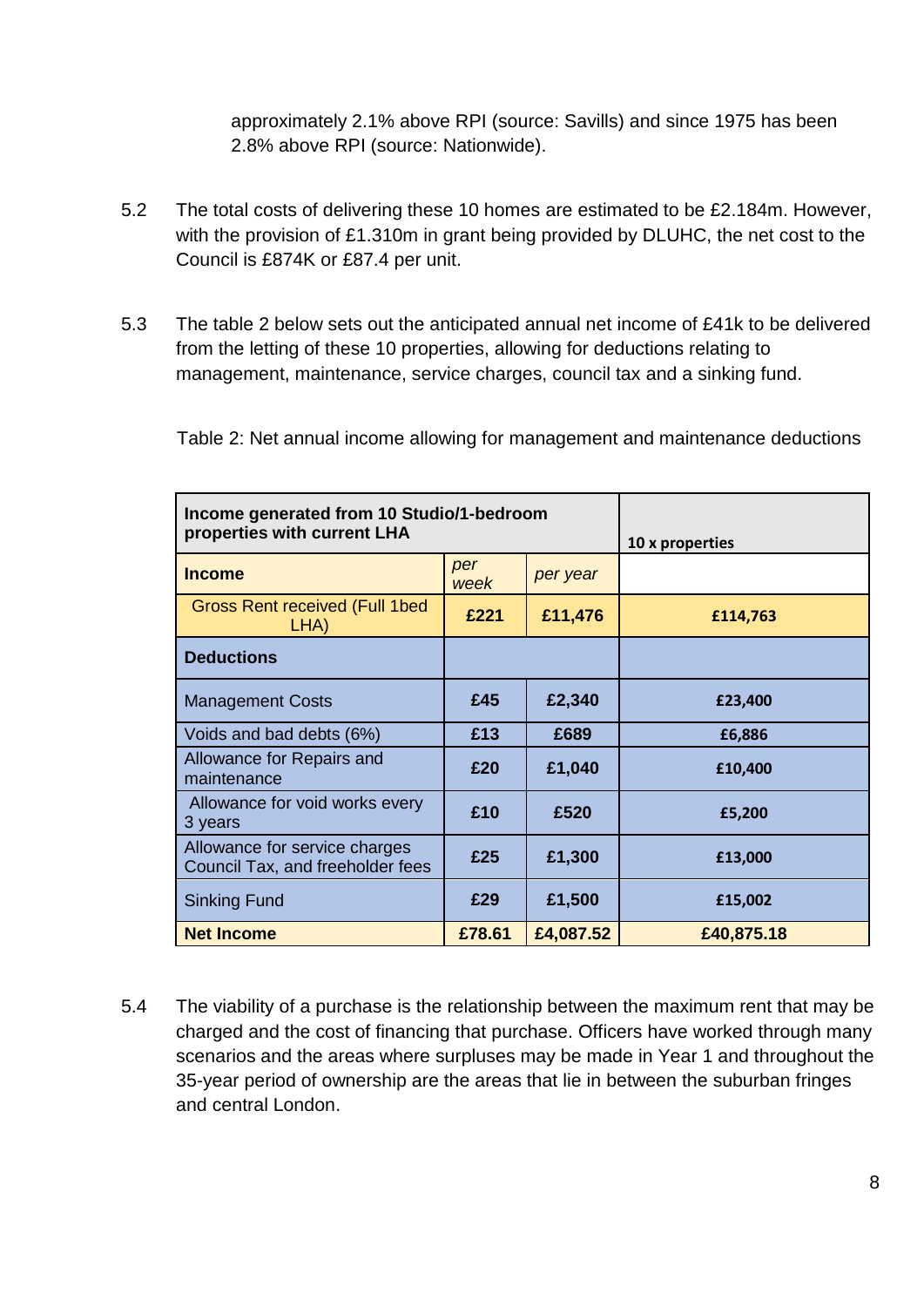5.5 Each individual property purchase will be approved by the Director of Housing and Director of Corporate Finance based on an analysis using the above assumptions. Officers will seek to purchase units at the least capital cost

## **6. Legal Implications**

- 6.1 The Council has a Best Value Duty under the Local Government Acts to ensure that it pays no more than market value for the acquisition of these properties and operates the scheme efficiently. A professionally qualified valuer will be appointed to advise on the appropriateness of the negotiated price and confirm best value prior to exchange of contracts.
- 6.2 Under section 120 Local Government Act 1972 the Council has a general power to acquire property by agreement. A local authority may also purchase properties for housing the homeless under section 17 Housing Act 1985.
- 6.3 Property acquisitions by the Council must comply with its Property Procedure Rules which designate the target properties as General Fund Property.
- 6.4 Application for and acceptance of the grant from the GLA as recommended complies with the Council's powers under s1(1) of the Localism Act 2011 and applying the grant in the manner recommended satisfies the Council's Best Value Duty in respect of its housing obligations.

#### **7. Staffing Implications**

7.1 There are no staffing implications arising from this report.

#### **8. Consultation**

8.1 No consultation is necessary.

**If you have any queries about this Report or wish to inspect any of the Background papers, please contact: Fergus Coleman fcoleman@westminster.gov.uk**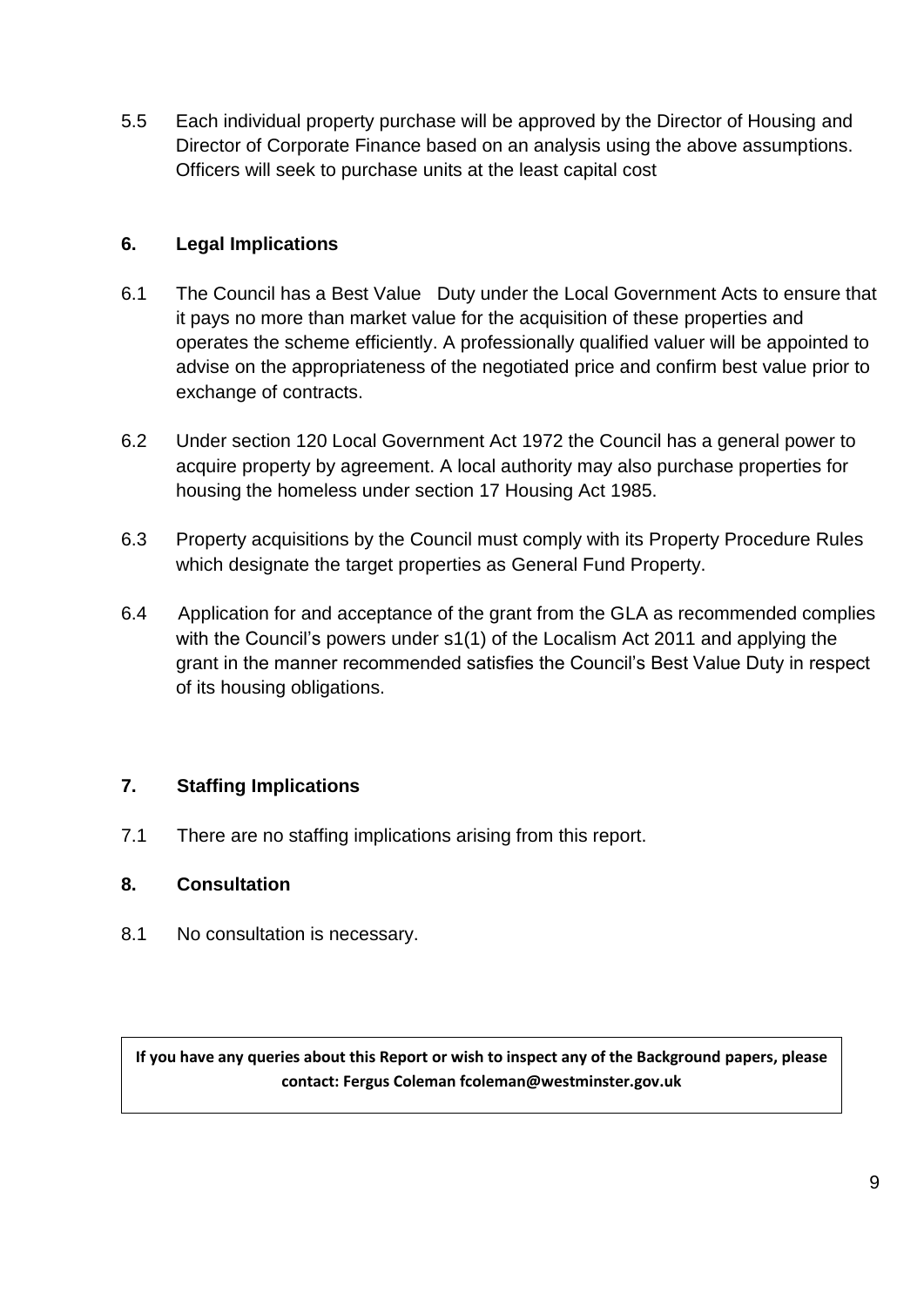#### **BACKGROUND PAPERS:**

Background papers are referenced as footnotes throughout this report.

*NB: For individual Cabinet Member reports only*

For completion by the **Cabinet Member** for Housing

#### **Declaration of Interest**

I have <no interest to declare / to declare an interest> in respect of this report

| Signed:                           | Date:                                                                                                                                                                                                                                                                             |
|-----------------------------------|-----------------------------------------------------------------------------------------------------------------------------------------------------------------------------------------------------------------------------------------------------------------------------------|
| NAME:                             |                                                                                                                                                                                                                                                                                   |
| State nature of interest if any   |                                                                                                                                                                                                                                                                                   |
|                                   |                                                                                                                                                                                                                                                                                   |
|                                   | (N.B: If you have an interest you should seek advice as to whether it is<br>appropriate to make a decision in relation to this matter)                                                                                                                                            |
| entitled                          | For the reasons set out above, I agree the recommendation(s) in the report                                                                                                                                                                                                        |
|                                   | alternative options which are referred to but not recommended.                                                                                                                                                                                                                    |
|                                   |                                                                                                                                                                                                                                                                                   |
| <b>Cabinet Member for Housing</b> |                                                                                                                                                                                                                                                                                   |
|                                   |                                                                                                                                                                                                                                                                                   |
|                                   | If you have any additional comment which you would want actioned in<br>connection with your decision you should discuss this with the report author<br>and then set out your comment below before the report and this pro-forma is<br>returned to the Secretariat for processing. |
| <b>Additional comment:</b>        |                                                                                                                                                                                                                                                                                   |
|                                   |                                                                                                                                                                                                                                                                                   |
|                                   |                                                                                                                                                                                                                                                                                   |
|                                   |                                                                                                                                                                                                                                                                                   |
|                                   |                                                                                                                                                                                                                                                                                   |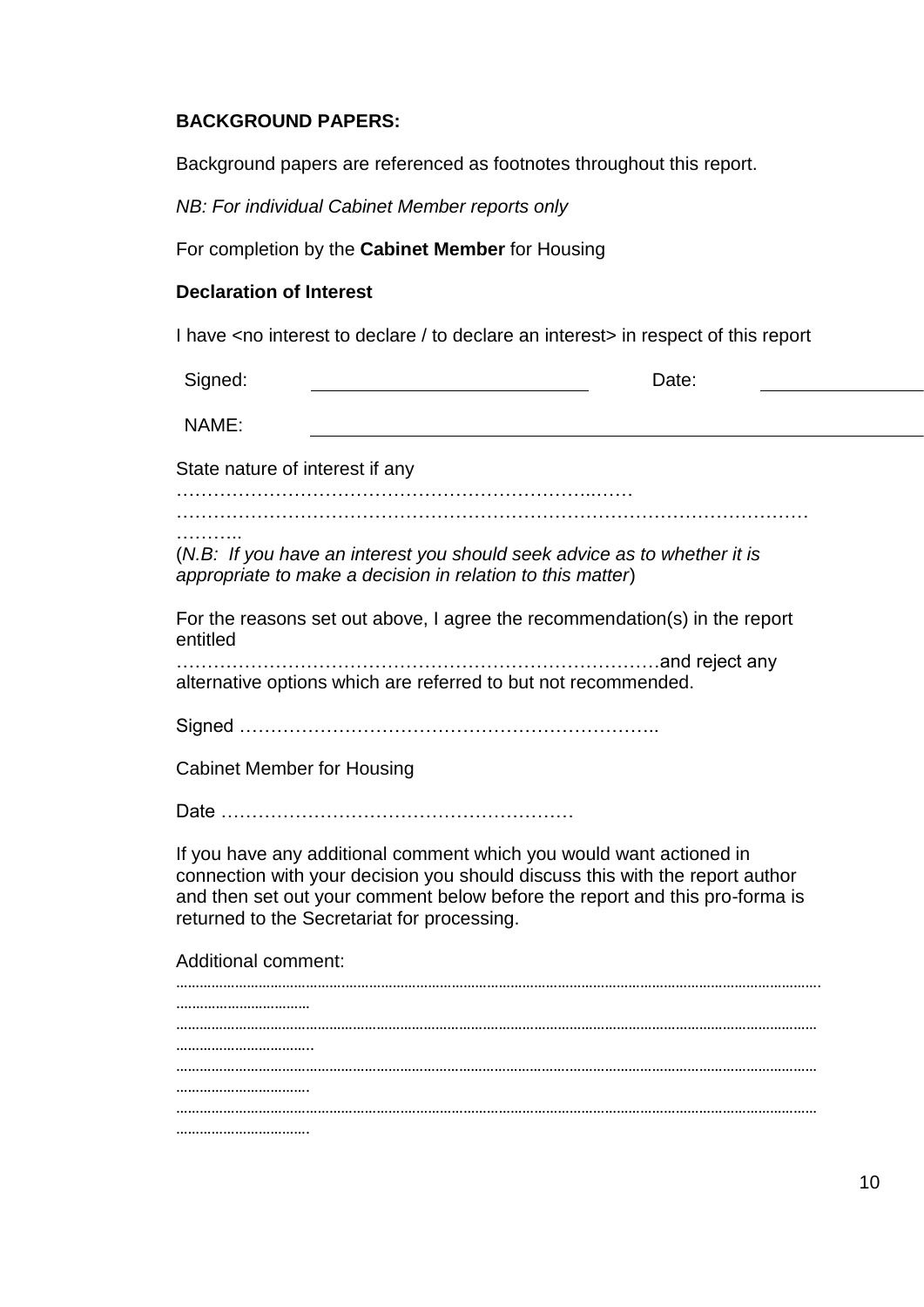……………………………. If you do not wish to approve the recommendations, or wish to make an alternative decision, it is important that you consult the report author, the Director of Law, the Executive Director of Finance and Resources, and, if there are human resources implications, the Director of People Services (or their representatives) so that (1) you can be made aware of any further relevant considerations that you should take into account before making the decision and (2) your reasons for the decision can be properly identified and recorded, as required by law.

………………………………………………….……………………………………………………………………………………………

Note to Cabinet Member: Your decision will now be published and copied to the Members of the relevant Policy & Scrutiny Committee. If the decision falls within the criteria for call-in, it will not be implemented until five working days have elapsed from publication to allow the Policy and Scrutiny Committee to decide whether it wishes to call the matter in.

*NB: For individual Cabinet Member reports only*

For completion by the **Cabinet Member for Finance and Smart City**

| <b>Declaration of Interest</b> |  |
|--------------------------------|--|
|--------------------------------|--|

I have <no interest to declare / to declare an interest> in respect of this report

| Signed:                         |                                                                                                                                        | Date: |
|---------------------------------|----------------------------------------------------------------------------------------------------------------------------------------|-------|
| NAME:                           |                                                                                                                                        |       |
| State nature of interest if any |                                                                                                                                        |       |
|                                 |                                                                                                                                        |       |
| .                               | (N.B: If you have an interest you should seek advice as to whether it is<br>appropriate to make a decision in relation to this matter) |       |
|                                 | For the reasons set out above, I agree the recommendation(s) in the report                                                             |       |
|                                 |                                                                                                                                        |       |
| entitled                        | alternative options which are referred to but not recommended.                                                                         |       |

Cabinet Member for **Finance and Smart City**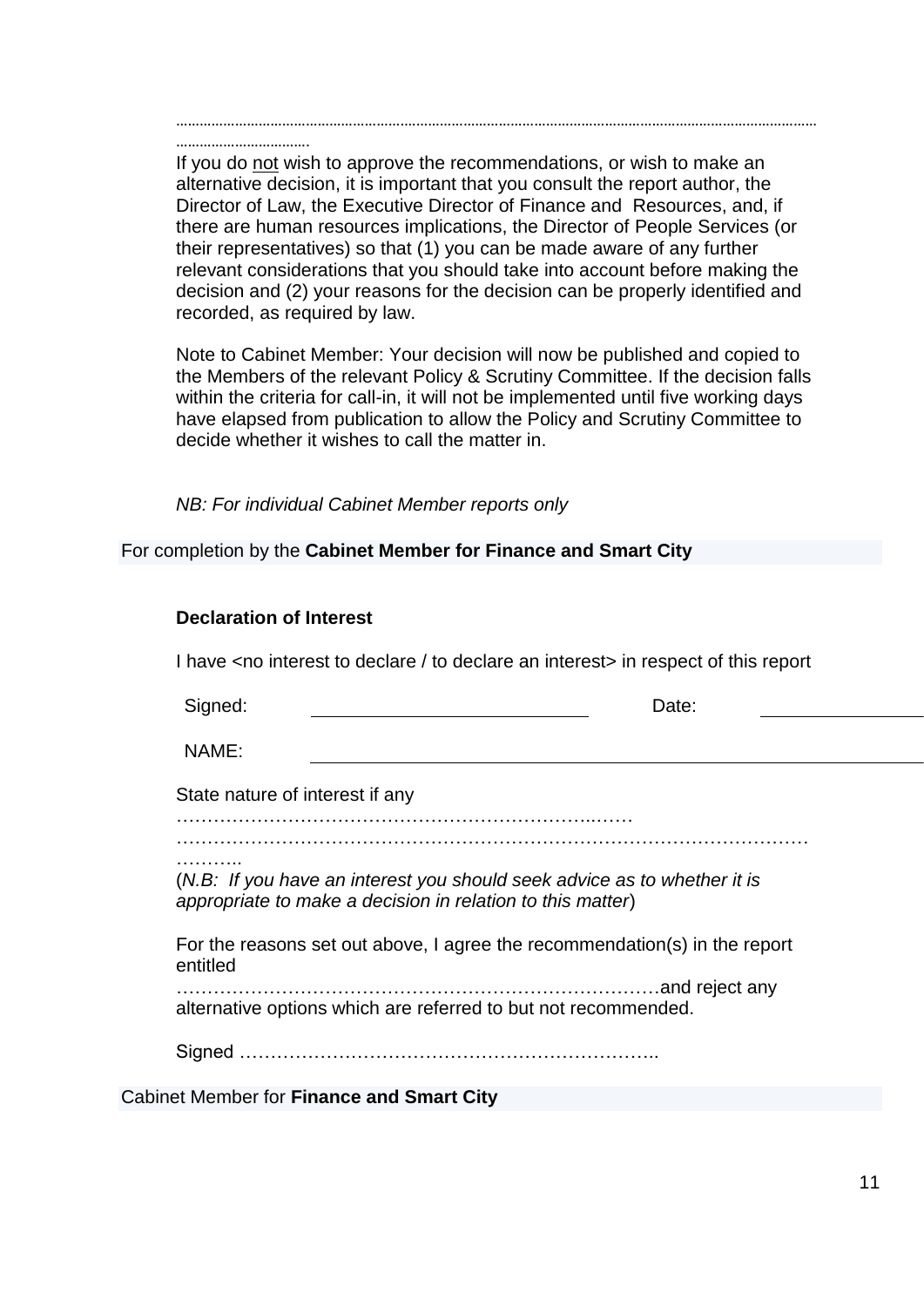Date …………………………………………………

If you have any additional comment which you would want actioned in connection with your decision you should discuss this with the report author and then set out your comment below before the report and this pro-forma is returned to the Secretariat for processing.

Additional comment:

If you do not wish to approve the recommendations, or wish to make an alternative decision, it is important that you consult the report author, the Director of Law, the Executive Director of Finance and Resources, and, if there are human resources implications, the Director of People Services (or their representatives) so that (1) you can be made aware of any further relevant considerations that you should take into account before making the decision and (2) your reasons for the decision can be properly identified and recorded, as required by law.

Note to Cabinet Member: Your decision will now be published and copied to the Members of the relevant Policy & Scrutiny Committee. If the decision falls within the criteria for call-in, it will not be implemented until five working days have elapsed from publication to allow the Policy and Scrutiny Committee to decide whether it wishes to call the matter in.

# **Appendix A:**

#### **Other Implications**

#### **1. Resource Implications**

The proposed lettings approach will be delivered within existing resources.

#### **2. Risk Management Implications**

There is a risk that the proposed approach to lettings may need to change due to the ongoing pandemic and that supply projections could be inaccurate given the current